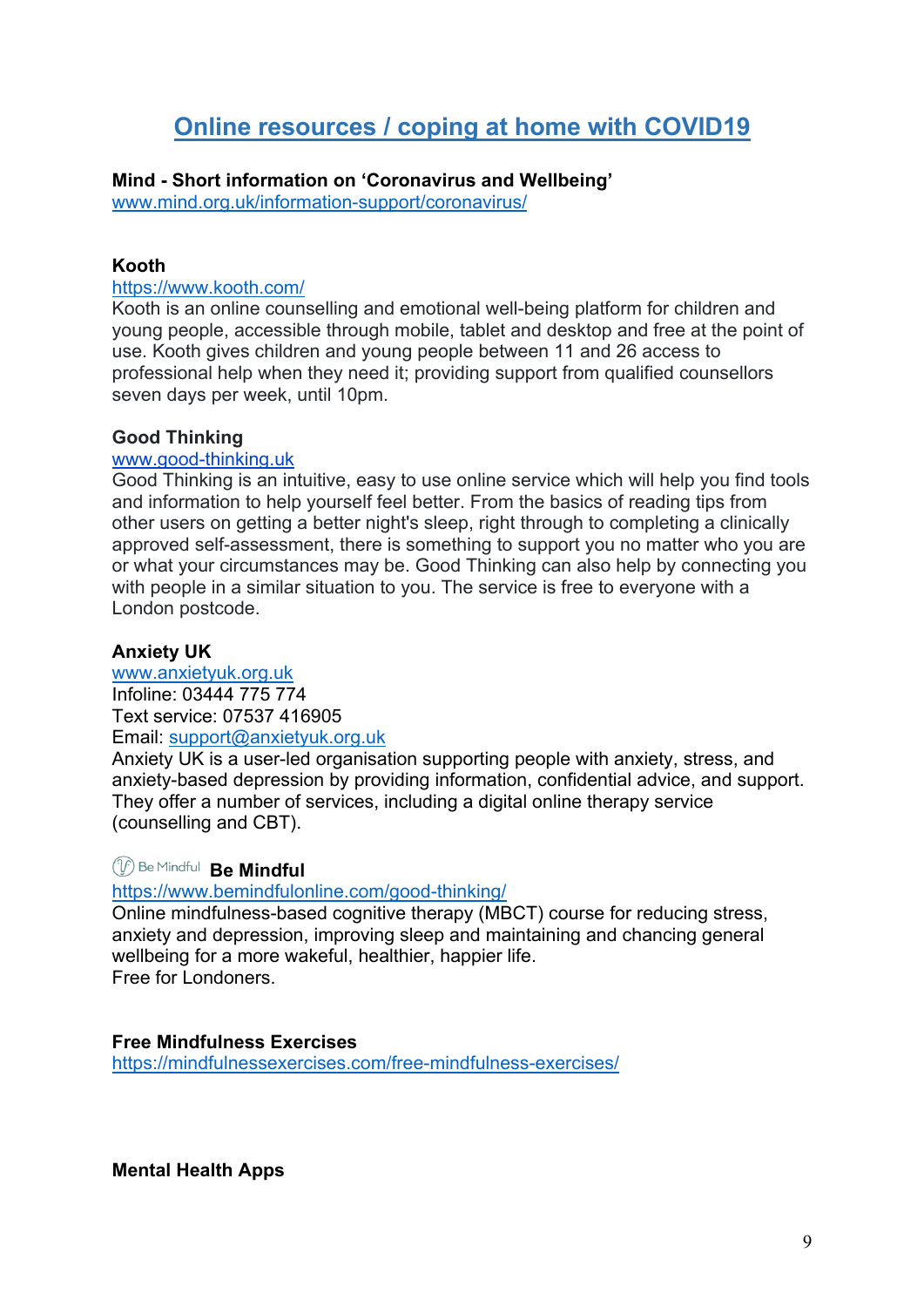| <b>Beat Panic</b><br>Overcome panic attacks and anxiety wherever you happen to be<br>£0.99                                                                                    |
|-------------------------------------------------------------------------------------------------------------------------------------------------------------------------------|
| <b>Bluelce</b><br>Helps young people manage their emotions and reduce urges to self-<br>harm<br>Free                                                                          |
| <b>Calm Harm</b><br>Reduce urges to self-harm and manage emotions in a more positive<br>way<br>Free                                                                           |
| <b>Catch It</b><br>Learn to manage negative thoughts and look at problems differently<br>Free                                                                                 |
| <b>Chill Panda (Being tested in the NHS)</b><br>Use breathing techniques to help you relax more, worry less and feel<br>better<br>Free                                        |
| Cove (Being tested in the NHS)<br>Create music to reflect emotions like joy, sadness and anger to help<br>express how you feel<br>Free                                        |
| eQuoo: Emotional Fitness Game<br>Use adventure games designed by psychologists to help you increase<br>your emotional fitness<br>Free, with in-app purchases                  |
| <b>Feeling Good: positive mindset</b><br>Use audio tracks to help relax your body and mind and build your<br>confidence<br>Free, with in-app purchases                        |
| My Possible Self: The Mental Health App<br>Learn how to manage fear, anxiety and stress and tackle unhelpful<br>thinking<br>Free, with in-app purchases                       |
| <b>SilverCloud</b><br>An eight-week course to help you manage stress, anxiety and<br>depression at your own pace<br>Free                                                      |
| <b>Stress &amp; Anxiety Companion</b><br>Breathing exercises, relaxing music and games to help calm your<br>mind and change negative thoughts.<br>Free, with in-app purchases |